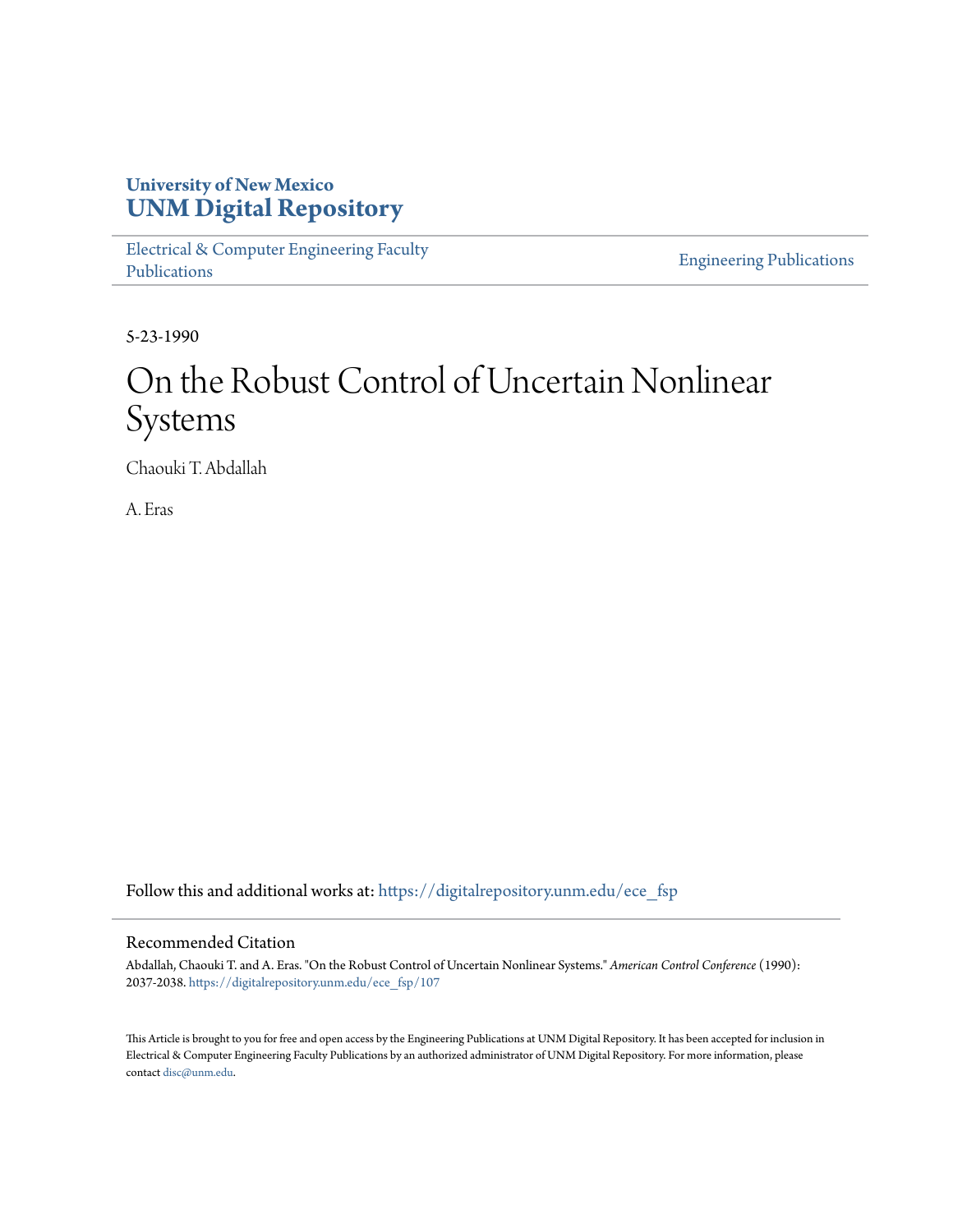ON THE BORDET COMPROT. OF UNCERTAIN NONLINEAR SYSTEMS

#### C.T. Abdallah and A. Eras

#### **EECE Department**

University of New Mexico Albuquerque, NM 87131

Abstract: In this paper we study the problem of controlling<br>uncertain nonlinear systems. The uncertainty is considered to be<br>dynamic and additive, and the nominal system is assumed to be<br>feedback-linearizable. It is shown

#### I. Introduction

It was shown in [1] that certain nonlinear systems are feedback-<br>equivalent to a controllable linear system. This however, is<br>dependent on the exact description of the nonlinear dynamics.<br>Since such a description is rarely

In this research, we choose instead to study the robustness of the<br>closed-loop system when a linear, time-invariant controller is<br>designed for the linear system and the nonlinear controller found<br>using the usual feedback-l

#### II. Problem Statement

Given the single-input nonlinear system described by

$$
dx/dt = [f(x) + \delta f(x)] + [g(x) + \delta g(x)]u(t)
$$
 (2.1)

$$
f(x) + g(x)u(t) \tag{2.2}
$$

is feedback-linearizable [1]. It can be shown that there exists<br>nonlinear transformations

 $y_i = T_i(x), i = 1, 2, \ldots n$ 

 $v=T_{\text{ref}}(x,u)$ 

where

or  $y = (y_1 \ y_2 \ \ldots \ y_n)^T = T(x)$ ,

such that

 $dy/dt = Ay + bv$ 

with (A,b) in the Brunowsky canonical form i.e.

$$
A = \begin{bmatrix} 0 & 1 \\ 0 & 0 \end{bmatrix}, b = \begin{bmatrix} 0 \\ 1 \end{bmatrix}
$$

In addition, u(t) may be obtained from

$$
u(t) = \frac{1}{< dT_{n, \mathcal{G}}}
$$
 (v(t)  $-\epsilon dT_{n, \mathcal{I}}$ ) (2.5)

where  $\langle v, v \rangle = \sum v_i v_i$  and  $dT_n = [\delta T_n / \delta x, \ldots, \delta T_n / \delta x_n]^T$ .

Note: Implicit in equation (2.5) is the condition that  $\langle dT_{1}, q \rangle \neq 0$ .

The usual approach to obtain a control  $u(t)$  for the nonlinear<br>system (2.2) is to translate the control objectives on x into<br>specifications on y, design v for the controllable linear system<br>(2.4), then apply u in (2.5) to

$$
dx/dt = [f(x)+\delta f(x)] + [g(x)+\delta g(x)] \frac{1}{< dT_x, g} (v+cdT_n, f>)
$$
 (2.6)

If one notes that

 $\frac{dy}{dx} = \frac{\delta T}{\delta x} \frac{dx}{dx} = G$ dx  $dt = \delta x$   $dt$  $4<sub>+</sub>$ 

where  $G = \frac{5T}{6x}$  is the Jacobian of the transformation  $y = T(x)$ , one gets

$$
\frac{dy}{dt} = G\left[f+g\frac{1}{< d\mathtt{T}_n, g>} \left(v+< d\mathtt{T}_n, f> \right)\right] + G\left[\delta f + \delta g \frac{1}{< d\mathtt{T}_n, g>} \left(v-< d\mathtt{T}_n, f> \right)\right]
$$
\nor

$$
\frac{dy}{dt} = Ay + bv + G \left[ \delta f + \delta g \frac{1}{\alpha T_n g} \left( v - \alpha T_n, f \right) \right]
$$
\n(2.7)

The linear system therefore contains a nonlinear feedback term that<br>is due to the uncertain terms if and  $\epsilon q$ . This has been observed<br>in the case of robotic manipulators [9], but in contrast to that<br>work, the nonlinear f

 $|G| \leq c_1 |y| + d_1$ ; for some  $c_1$ ,  $d_2 \geq 0$ 

 $a_n[y] \leq |\langle dT_n, g \rangle| \leq a_n[y] + b_n$ ; for some  $a_n, a_n, b_n \geq 0$ 

 $|\langle dT_n, f \rangle| \le b_0 \|y\|$ ; for some  $b_0 \ge 0$ 

$$
\lceil \log \rceil \le \alpha, \text{ and } \lceil \delta \le \beta, \text{ for some } \alpha \ge 0, \text{ and } \beta \ge 0. \tag{2.8}
$$

We contend that the above assumptions are reasonable for a sufficiently small  $\epsilon$ . The following theorem gives bounds on  $\alpha$  and  $\delta$  such that the state of system (2.7) is stable under linear control.

#### Theorem 2.1:

Let  $v$  in  $(2.7)$  be a state-feedback given by

$$
v = Ky = K_1Y_1 + K_2Y_2 + \ldots + K_nY_n
$$
 (2.9)

such that  $\lambda_c = \lambda + bK$  is asymptotically stable. Let eigenvalue of  $\lambda_c$  (i.e. the closest to the jw axis), Let  $-a = maxima$ 

 $|x| \leq x$ 

$$
\left\{ \exp\left(\lambda,t\right)\right\} \leq \mathrm{me}^{-\mathrm{st}}
$$

 $c = (a(b_0+k) + ba_0)c_0/a_0$ 

 $d = [a(b_n+k) + Ba_n]d_n/a_n$ 

Then, the state  $y(t)$  of  $(2.7)$  is bounded by

 $\|y(t)\| \le n\|y(0)\|e^{-(n-m)t} + (m d/mc-a)\{e^{-(n-m)t} - 1\},$ 

 $\mathbf{H}$ 

 $(2.3)$ 

 $(2.4)$ 

a b no i.e. if

 $\pi(\alpha(b_0+k) + \beta a_0) c_0/a_0 < a.$ 

Proof: Using the Total Stability Theorem and detailed in [10]

Note the following

a) The theorem generalizes the study of the stability of a linear<br>system disturbed by a small nonlinearity to that of a nonlinear<br>feedback-linearizable system disturbed by a small nonlinearity.

b) If  $a=0$  i.e.  $4g=0$ , condition (2.10) reduces to

$$
\beta < (a) / (nc_0) \tag{2.11}
$$

In this case one can place the poles of  $\lambda_c$  further to the left (to make "a" large) as to allow a larger  $\delta$  or more uncertainty in  $\delta f$ .

c) If B=0, i.e. 
$$
\delta f=0
$$
, condition (2.10) becomes  $\alpha < [a\mathbf{a}_0]/[(\mathbf{m}\mathbf{b}_0 + \mathbf{k})\mathbf{c}_0]$  (2.12)

In this case one can not increase "a" independently, since "k" is<br>related to the location of eigenvalues of  $\lambda$  and one has to<br>increase "a/k" which is an interesting problem in its own.

d) In the special case where

$$
\delta f \prec dT_n, g> - \delta g \prec dT_n, f> = 0 \tag{2.13}
$$

one has

$$
\alpha \leq (aa_0) / (m c_0 k) \tag{2.14}
$$

 $(2.10)$ 

 $(2.12)$ 

In order to check condition (2.13), one needs to know of and og.<br>In fact, the usefulness of this result is in its reverse<br>interpretation when one knows either for  $\epsilon q$  and the objective is<br>to determine the other uncertai linearizabl

**e**) If  $c_0 = 0$ , the theorem is trivially satisfied.

Since one is interested in the behavior of  $x(t)$  and not of the fictitious  $y(t)$ , one needs to study the stability of the nonlinear system  $(2.1)$ . The following theorem relates the behavior of x to the behavior of y.

#### Theorem 2.2: [9]

The control law (2.9) which stabilizes the system (2.7) under condition (2.10) results in a stable state trajectory x of the nonlinear system (2.1) where u is given by (2.5) if:

Given  $\epsilon > 0$ , there exists an  $\epsilon_1 > 0$  such that  $\|x\| \ge \epsilon$  leads to  $\|y\| \ge \epsilon_1$ , and 1)